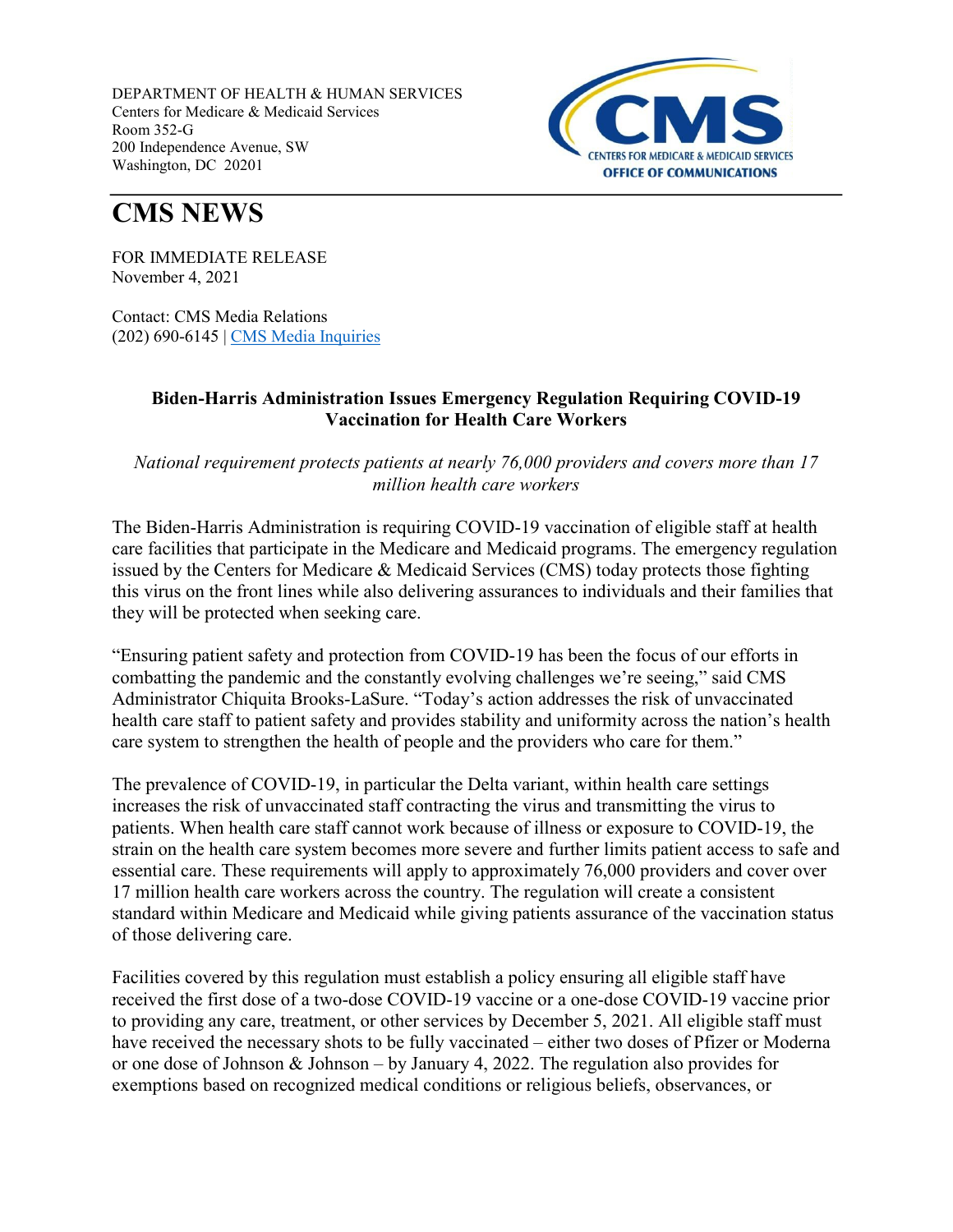practices. Facilities must develop a similar process or plan for permitting exemptions in alignment with federal law.

CMS accelerated outreach and assistance efforts encouraging individuals working in health care to get vaccinated following the Administration's announcement that it would expand the requirement for staff vaccination beyond nursing homes to include additional providers and suppliers. Since the Administration's announcement, nursing home staff vaccination rates have increased by approximately nine percentage points – from 62 to 71 percent. This increase is encouraging, and this regulation will help to ensure even greater improvement in the vaccination rate among health care workers.

A recent White House report describes the evidence that vaccine requirements work. An analysis of health care systems, educational institutions, public-sector agencies, and private businesses shows that organizations with vaccination requirements have seen their vaccination rates increase by more than 20 percentage points and have routinely seen their share of fully vaccinated workers rise above 90%.

States and individual health systems have historically addressed vaccination requirements for diseases such as influenza and hepatitis B. Today, more than 2,500 hospitals, or 40 percent of all U.S. hospitals, have announced COVID vaccination requirements for their workforce. They span all 50 states, the District of Columbia, and Puerto Rico. The report also found that vaccination requirements have not led to widespread resignations in the health care workforce and that the requirements are an essential tool to protect patients and health care personnel.

CMS will ensure compliance with these requirements through established survey and enforcement processes. If a provider or supplier does not meet the requirements, it will be cited by a surveyor as being non-compliant and have an opportunity to return to compliance before additional actions occur. CMS's goal is to bring health care providers into compliance. However, the Agency will not hesitate to use its full enforcement authority to protect the health and safety of patients.

The requirements apply to: Ambulatory Surgical Centers, Hospices, Programs of All-Inclusive Care for the Elderly, Hospitals, Long Term Care facilities, Psychiatric Residential Treatment Facilities, Intermediate Care Facilities for Individuals with Intellectual Disabilities, Home Health Agencies, Comprehensive Outpatient Rehabilitation Facilities, Critical Access Hospitals**,** Clinics (rehabilitation agencies, and public health agencies as providers of outpatient physical therapy and speech-language pathology services), Community Mental Health Centers, Home Infusion Therapy suppliers, Rural Health Clinics/Federally Qualified Health Centers, and End-Stage Renal Disease Facilities.

CMS is taking necessary action to establish critical safeguards for the health of all people, their families, and the providers who care for them. CMS knows that everyone working in health care wants to do what is best to keep their patients safe. Yet, unvaccinated staff pose both a direct and indirect threat to the very patients that they serve. Vaccines are a crucial scientific tool in preserving and restoring efficient operations across the nation's health care system while protecting individuals. This new requirement presents an opportunity to continue driving down COVID-19 infections, stabilize the nation's health care system, and ensure safety for anyone seeking care.